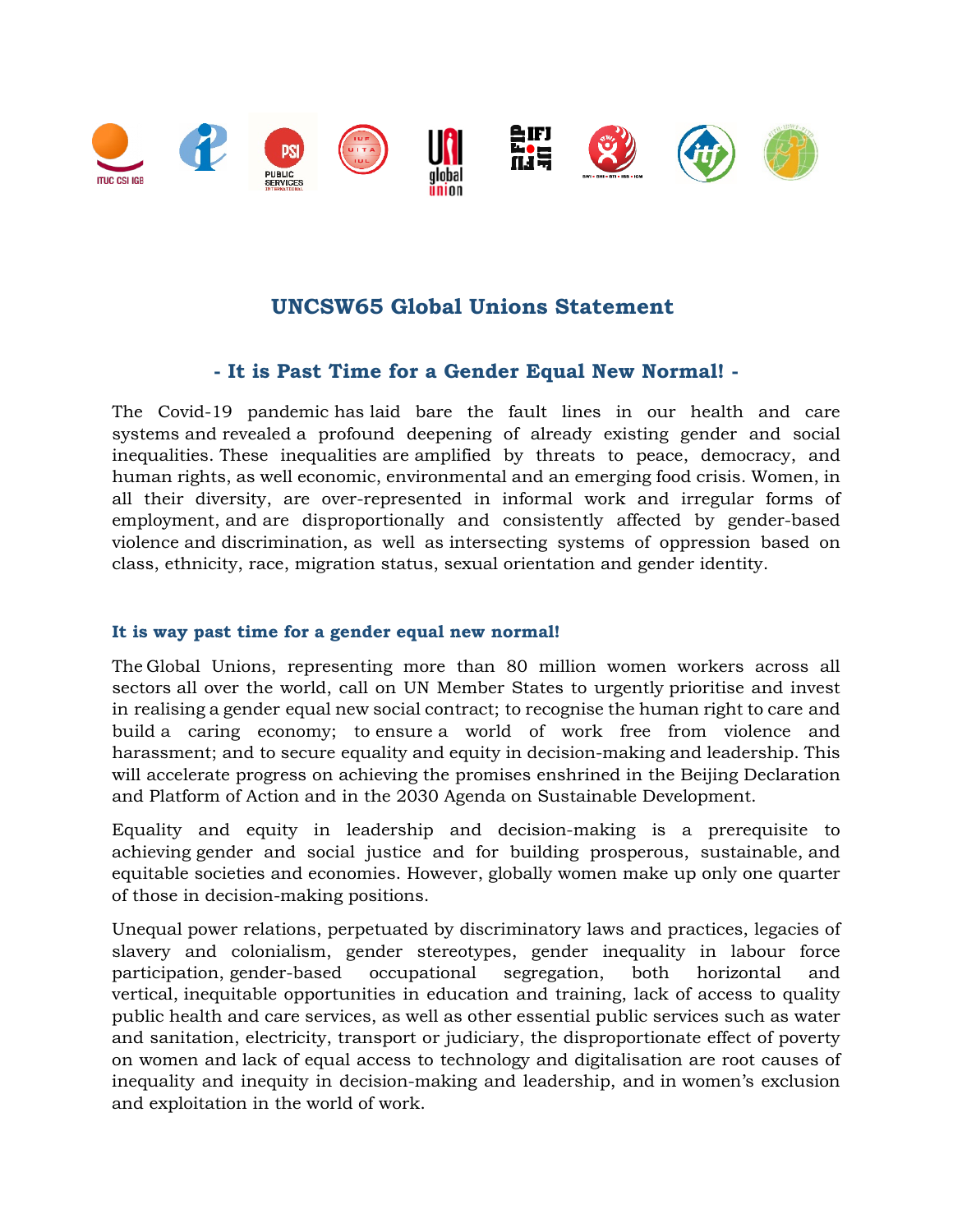Trade unions are rising to these challenges, with millions of women in their ranks and 40 per cent women's representation in decision-making and leadership positions. Through organising and collective bargaining, trade unions secure women's rights and protections, including equal pay for work of equal value, as well as paid maternity and paternity leave. Unions can help end workplace discrimination, win access to social protection and inclusion policies for Indigenous and racialised workers, for LGBTI workers, workers living with disabilities, as well as for migrant workers, and other marginalised categories of workers, especially those positioned at the intersection of differentiating factors such as gender, class and race.  

### **Shaping a World of Work Free from Violence and Harassment**

Gender-based violence deeply impacts women's lives and ability to access, maintain and evolve in paid work and is one of the most tolerated violations of workers' human rights. One third of women have experienced sexual or physical violence at home, in their communities or in the workplace. While these figures are already horrific, the emergency responses to the Covid-19 pandemic exacerbated this crisis in all sectors or occupations on the frontlines where women are perennially more exposed to gender-based violence and harassment, including hospitality, health and social services, transport, education, media, domestic and informal work. Workers have experienced new forms of aggression related to the pandemic, such as threats of being coughed at, heightening exposure to Covid-19 infection.

The pandemic has also resulted in a surge in domestic violence, with disproportionate job losses and pay cuts in sectors including the informal sector, where women are overrepresented with little or no economic independence, social and support networks, making them even more vulnerable. Home has now become the workplace for millions of workers. Until 2019, no international instrument addressed the elimination of gender-based violence in the world of work. This has changed after nearly a decade of trade union campaigning and lobbying: in June 2019, the International Labour Organization (ILO) adopted the landmark Violence and Harassment Convention No. 190 (C190) and Recommendation 206 (R206).

C190 and R206 provide vital guidance for shaping workplace cultures based on equality, dignity and respect, and health and safety. These instruments have a strong focus on gender-based violence and recognise that people whose experience of violence and harassment is exacerbated by discrimination and inequality must have the strongest and most robust protection. C190 and R206 require governments to adopt laws, regulations and policies ensuring the right to equality and non-discrimination in employment and occupation as part of the measures to prevent and eliminate violence and harassment in the world of work. The instruments apply to every sector, to the formal and informal economy and to rural and urban areas. They expand the concept of the world of work beyond the immediate physical workplace (including commuting to and from work, use of sanitary facilities and cyber-bullying), address third-party violence and require employers to address the impact of domestic violence in the world of work.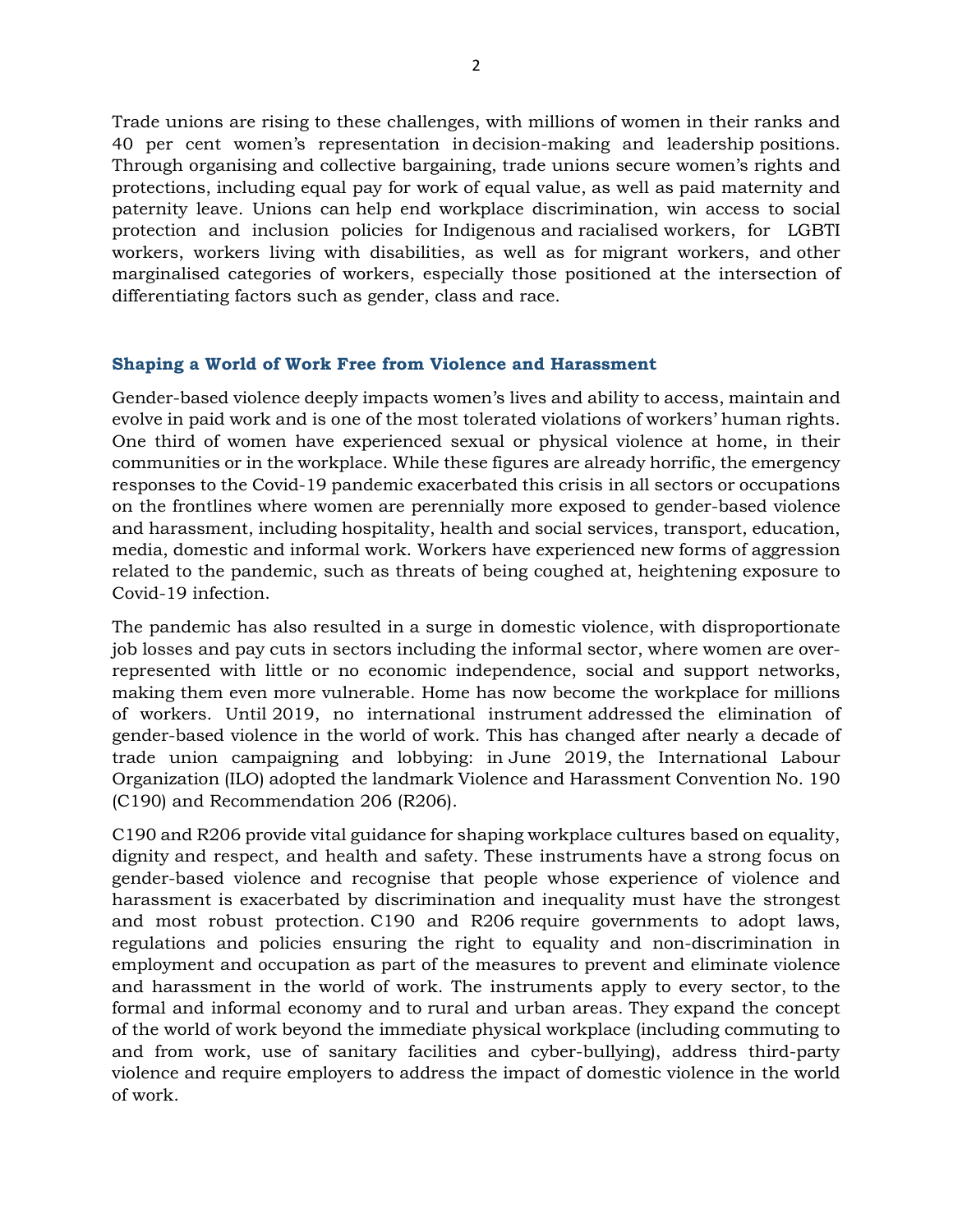Clearly, there is an urgent need for governments to ratify and implement C190 and R206. When this is done, national laws and policies must be aligned with the provisions of the Convention. Global unions, supported by allies from feminist and human rights movements have increased lobbying and advocacy efforts to challenge all UN Member States to join Uruguay and Fiji, which are the first two countries to ratify C190.

#### **Shaping a Caring Economy Based on Recognition of the Human Right to Care**

The Covid-19 pandemic laid bare the devastating effects of decades of austerity and under investments in health and care systems. Structural inequalities across gender, class and, in many cases, racialised and ethnic lines prevented the most marginalised groups from accessing affordable and quality public care and health services. While the health and care sector workforce, mostly women, are trapped in underpaid, informal, and precarious jobs and often denied their fundamental labour and trade union rights. Millions are risking their lives due to a lack of essential protective equipment.

Reinforcing publicness and public systems with adequate investment in equitable quality public care and health services is vital and urgent for every country to ensure dignity and health for those in need of care, and to create the conditions necessary to enable women's full and effective participation in decision-making in public life. To avoid a global care crisis, resources need to be put into the creation of millions of decent jobs in the public health and care sector, and to transform informal, precarious jobs in all sectors into decent jobs with living wages, income protection and access to social protection. Policies also need to be implemented to realize equitable sharing of unpaid care responsibilities between women, men, and non-binary people, both within households and between households and the State. This will build resilient economies and societies, increase women's workforce participation, eradicate the gender pay gap, enable equitable access to quality public care and health services, and enhance the wellbeing of all in our societies. Shaping a caring economy is core to the agenda of the Global Unions.

## **A Gender Equal New Social Contract**

Global Unions are fundamental to bargaining for decent living and working standards for all. A new social contract must be the foundation for recovery plans in response to the Covid-19 pandemic. This will build resilience by embedding decent work, quality and gender-responsive public services, universal social protection, equality and equity and climate justice as intrinsic values in our laws and policies, economies and societies as a whole. This will effectively address critical constraints in achieving gender and social justice.

#### **A Call to Action for a Gender Equal New Normal**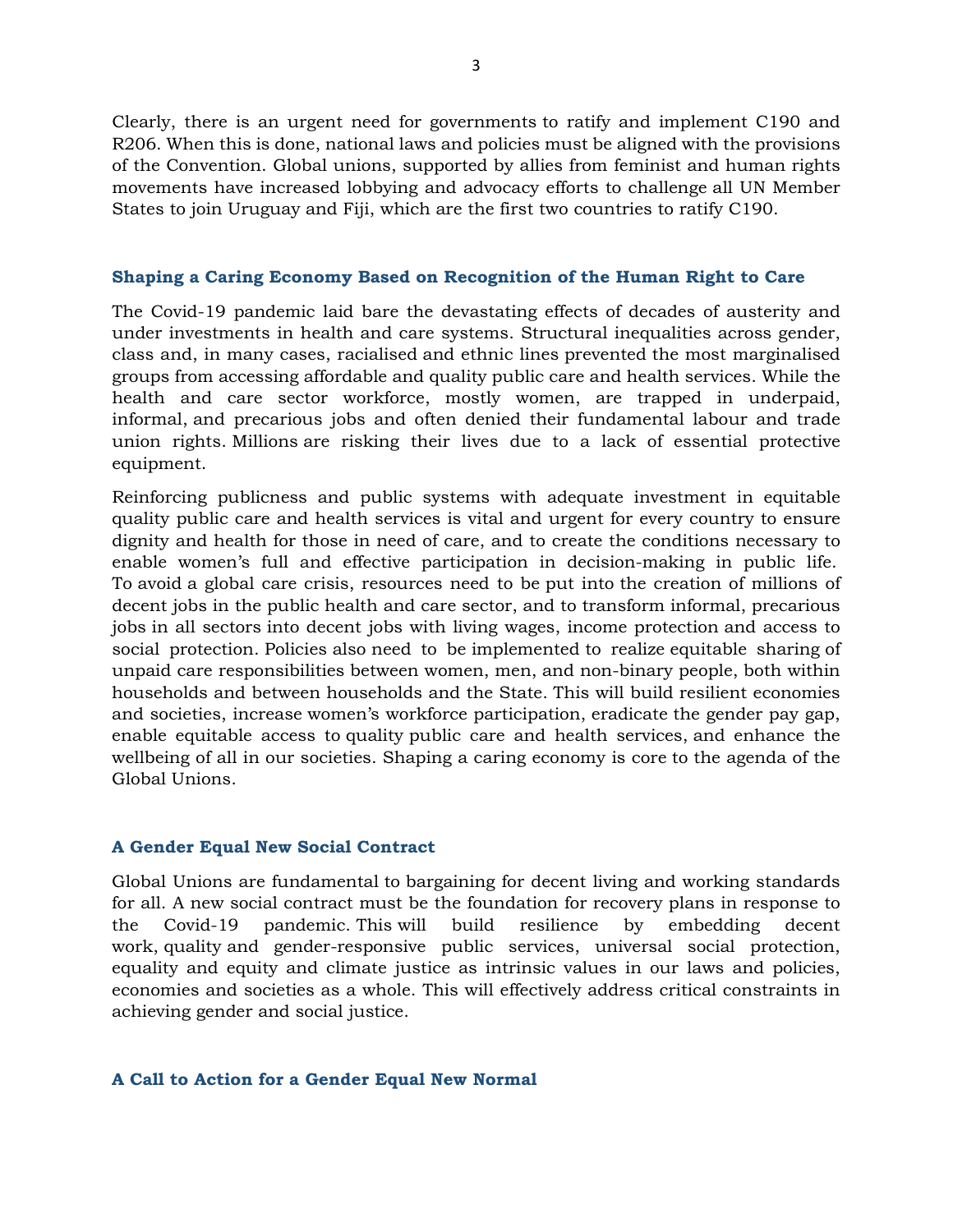Global Unions call on Governments to urgently live up to promises made in the Beijing Platform for Action and to fulfil commitments made in the 2030 Agenda for Sustainable Development, including the realisation of equality and equity in leadership and decision-making by addressing the following gender equal new normal pillars:

- 1) Universal ratification of C190 and its effective implementation, to shape a world of work free from gender-based violence and harassment in the world of work;
- 2) A new gender-equal social contract which builds resilient societies and economies through:
- ∨ Living minimum wages and equal pay for work of equal value across all sectors;
- ∨ Gender-responsive and universal social protection, including recognising the value of unpaid care work within contributory social security schemes;
- ∨ Upholding fundamental ILO labour rights, including freedom of association and the right to collective bargaining;
- ∨ Ratification and effective implementation of ILO Conventions that address and redress structural barriers for women's labour force participation, including C87, C98, C100, C111, C156, C183, C189 and C190;
- ∨ Occupational health and safety guarantees;
- ∨ \*Regulating business operations through human rights due diligence;
- $\vee$  Measures to improve women's access to quality vocational education and training and to sectors with gender-based occupational segregation, including by requiring adequate and equitable sanitation provision in all workplaces and ensuring the provision of safe and gender-responsive commuting via accessible public transport;
- ∨ Just transition measures for women workers affected by climate change, digitalization, and automation, adopted through social dialogue, collective bargaining, and job evaluations;
- ∨ The systematic collection of gender-disaggregated data and gender impact assessments to shape policies, budgets and strategies which are genderresponsive.
- 3) A caring economy based on the recognition of the human right to care front and centre of macro-economic policy making by securing fiscal space and increased public resources and finance in:
- ∨ Equitable and affordable access to gender-responsive quality public care and health services, including effective physical access to these services via wellfunded gender-responsive transport services, with women included in the leadership and design of these lifeline services, and extending those services to rural and remote areas;
- $\vee$  The creation of millions of decent jobs in the health, education and care sectors, with living wages and decent working conditions, including the transition of